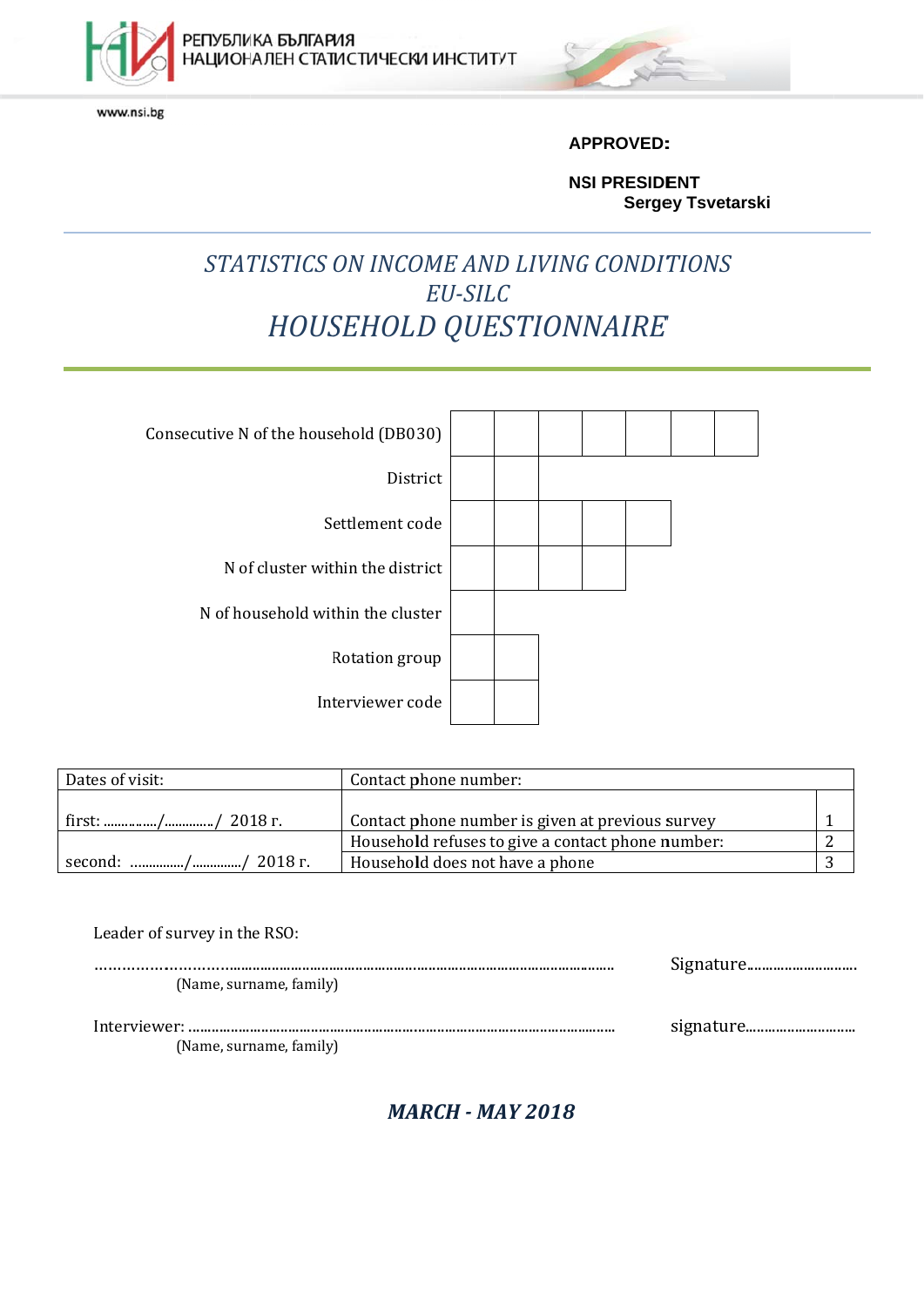#### **1. Household (HH) status** *DB110*

#### *I. HH from previous survey:*



#### *II. New survey HH*

| 2.10. Derivative HH, determined during the 2018 survey | >> q. 2<br>Info for NSI            |
|--------------------------------------------------------|------------------------------------|
| 2.11. New address is added to the sample:              | $\sim$ $\sim$ $\sim$ $\sim$ $\sim$ |

- new HH to the sample (rotation group 16 )  $\left| \begin{array}{cc} 9 \\ 9 \end{array} \right| \rightarrow$  9 | >> q. 2
- **2. Update of the addresses** *DB120*

| The address exists                         | 11  |
|--------------------------------------------|-----|
| The address cannot be found                | 21  |
| The address exists, but cannot be accessed | 22  |
| Uninhabited dwelling                       | 231 |
| The dwelling is used for business purposes | 232 |

#### **3. Is the interview with the HH conducted:** *DB130*

- 3.1. Yes 11 >> q. 4 3.2. No, the HH refuses to participate 21 3.3. No, the HH is absent during the survey period 22 3.4. No, impossible contact 23 3.5. Other reasons 24 **4. N** of person who has delivered the information *H*
- **5. Duration of the interview in minutes** *H*

| HB070        |  |  |  |  |  |
|--------------|--|--|--|--|--|
| <b>HB100</b> |  |  |  |  |  |

End of interview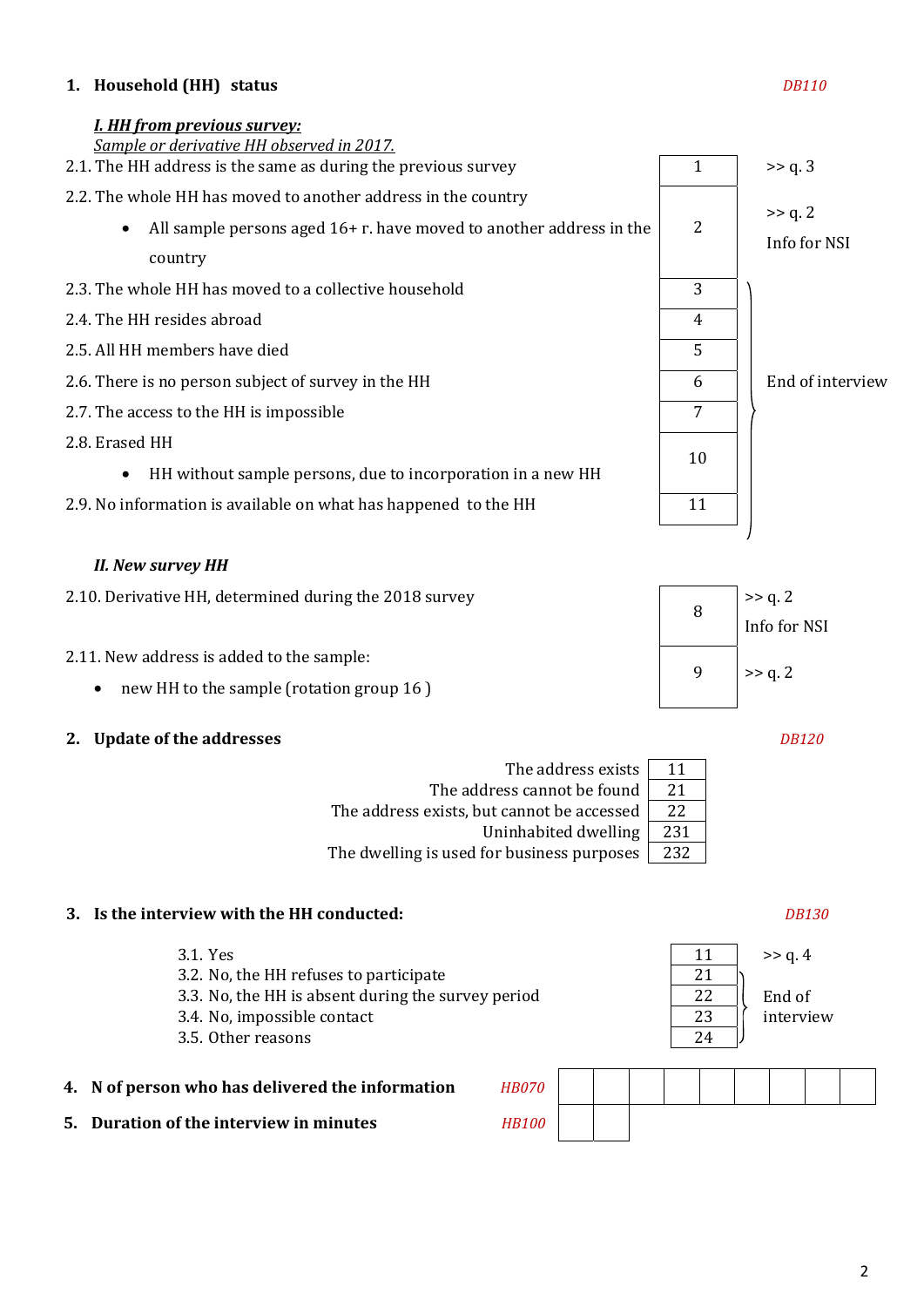#### **REGISTER 1.**

**HH COMPOSITION AND TRACING OF FORMER MEMBERS OF A HH OBSERVED IN 2017** 

| $N_2$           | Name                                                                           | <b>RB030</b>                                                          | <b>RB090</b> | Day |               | <b>RB070 RB080</b> |            |                                     |              | (PERSONS WHO HAVE  LEF 1 OR DIED WITHIN THE PERIOD OF 2017 SORVEY AND 2018 REFERENCE PERIOD) |              |                 |                                          |                               |              |                    |
|-----------------|--------------------------------------------------------------------------------|-----------------------------------------------------------------------|--------------|-----|---------------|--------------------|------------|-------------------------------------|--------------|----------------------------------------------------------------------------------------------|--------------|-----------------|------------------------------------------|-------------------------------|--------------|--------------------|
|                 |                                                                                |                                                                       |              |     |               |                    | Age        | Present and                         |              | <b>TRACING OF FORMER MEMBERS OF A HH OBSERVED IN 2014 (HH MEMBERS</b>                        |              |                 | WHO HAVE LEFT OR DIED AFTER 2014 SURVEY) |                               |              | <b>NEW MEMBERS</b> |
|                 |                                                                                |                                                                       |              |     |               |                    | at         | former HH                           |              | If                                                                                           |              | If              |                                          | <b>If</b>                     |              | If                 |
| $N_{\!2}$       | Name                                                                           | Personal                                                              | Sex          |     | Date of birth |                    | 31.12.2017 | members                             |              | RB110=5 or                                                                                   |              | RB110=5 or      |                                          | RB110=5 or RB110=6            | RB110=2 or 9 |                    |
|                 |                                                                                | number                                                                |              |     |               |                    |            |                                     |              | RB110=6                                                                                      |              | $RB110=6$       |                                          | or RB110=7                    | or $RB110=3$ |                    |
|                 |                                                                                |                                                                       |              |     |               |                    |            | <b>RB100</b>                        | <b>RB110</b> | <b>RB120</b>                                                                                 | <b>RB140</b> | <b>RB150</b>    | <b>RB160</b>                             | <b>RB170</b>                  | <b>RB180</b> | <b>RB190</b>       |
|                 |                                                                                |                                                                       | 1. Male      |     |               |                    |            | Person is:                          | Membershi    | Where did the person                                                                         |              | When did the    | How many                                 | To which category             |              | Since when the     |
|                 |                                                                                |                                                                       | 2. Female    |     |               |                    |            |                                     | p status     | move?                                                                                        |              | person leave or | months did the                           | did the person                |              | person is member   |
|                 |                                                                                |                                                                       |              |     |               |                    |            |                                     |              |                                                                                              |              | die?            | person live in                           | belong during that<br>period? |              | of the HH?         |
|                 |                                                                                |                                                                       |              |     |               |                    | . Person   | 1. Sample                           |              | l. In another HH                                                                             |              |                 | the HH in 2014?                          |                               |              |                    |
|                 |                                                                                |                                                                       |              |     |               |                    | is 16      | person                              | (Table of    | in the country                                                                               |              |                 |                                          | 1. Employed                   |              |                    |
|                 |                                                                                |                                                                       |              |     |               |                    | years and  | 2.Co-resident                       | codes 1)     | . In institutional                                                                           |              |                 |                                          | 2. Unemployed                 |              |                    |
|                 |                                                                                |                                                                       |              |     |               |                    | over       |                                     |              | HH                                                                                           |              |                 |                                          | 3. In retirement,             |              |                    |
|                 |                                                                                |                                                                       |              |     |               |                    | 2. Person  |                                     |              | 3. Abroad                                                                                    |              |                 |                                          | early retirement,             |              |                    |
|                 |                                                                                |                                                                       |              |     |               |                    | is under   |                                     |              | 4. No information                                                                            |              |                 |                                          | given up business             |              |                    |
|                 |                                                                                |                                                                       |              |     |               |                    | 16 years   |                                     |              | on person                                                                                    |              |                 |                                          | 4. Other inactive             |              |                    |
|                 |                                                                                |                                                                       |              | Day | Month         | Year               |            |                                     |              | 5. Dead person                                                                               | Month        | Year            | <b>Months</b>                            | person                        | Month        | Year               |
|                 |                                                                                | 111111111                                                             |              |     |               |                    |            |                                     |              |                                                                                              |              |                 |                                          |                               |              |                    |
| $\overline{2}$  |                                                                                | 11111111                                                              |              |     |               |                    |            |                                     |              |                                                                                              |              |                 |                                          |                               |              |                    |
| $\overline{3}$  |                                                                                | 111111111                                                             |              |     |               |                    |            |                                     |              |                                                                                              |              |                 |                                          |                               |              |                    |
| $\overline{4}$  |                                                                                | 111111111                                                             |              |     |               |                    |            |                                     |              |                                                                                              |              |                 |                                          |                               |              |                    |
| 5               |                                                                                | 111111111                                                             |              |     |               |                    |            |                                     |              |                                                                                              |              |                 |                                          |                               |              |                    |
| 6               |                                                                                | 111111111                                                             |              |     |               |                    |            |                                     |              |                                                                                              |              |                 |                                          |                               |              |                    |
| $\overline{7}$  |                                                                                | 111111111                                                             |              |     |               |                    |            |                                     |              |                                                                                              |              |                 |                                          |                               |              |                    |
| $\,8\,$         |                                                                                | 111111111                                                             |              |     |               |                    |            |                                     |              |                                                                                              |              |                 |                                          |                               |              |                    |
| 9               |                                                                                | 111111111                                                             |              |     |               |                    |            |                                     |              |                                                                                              |              |                 |                                          |                               |              |                    |
| $\overline{10}$ |                                                                                | $\overline{11}111111$                                                 |              |     |               |                    |            |                                     |              |                                                                                              |              |                 |                                          |                               |              |                    |
|                 |                                                                                |                                                                       |              |     |               |                    |            | Table of codes 1 for question RB110 |              |                                                                                              |              |                 |                                          |                               |              |                    |
|                 |                                                                                | 1. Person has been in the HH during the previous survey               |              |     |               |                    |            |                                     |              | 6. Person has died after the previous survey                                                 |              |                 |                                          |                               |              |                    |
|                 |                                                                                | 2. Person has participated in previous survey, but in another HH      |              |     |               |                    |            |                                     |              | 7. Person is not in the HH register for 2017, but has lived in the HH at least 3 months      |              |                 |                                          |                               |              |                    |
|                 |                                                                                | 3. Person comes from a HH which is not interviewed in 2017            |              |     |               |                    |            |                                     |              | within the period between the two surveys and is not HH member at the reference moment       |              |                 |                                          |                               |              |                    |
|                 | 4. Newly born                                                                  |                                                                       |              |     |               |                    |            |                                     |              | 8. Person is from the new sub-sample (rotation group 13)                                     |              |                 |                                          |                               |              |                    |
|                 |                                                                                | 5. Person has left the HH, but is observed during the previous survey |              |     |               |                    |            |                                     |              | 9. Person comes from abroad                                                                  |              |                 |                                          |                               |              |                    |
|                 |                                                                                | Interviewer! 1. For persons for who RB110=5 and RB120=1               |              |     |               |                    |            |                                     |              | 2. For HH members who are not surveyed in 2017 fill in RB110=3                               |              |                 |                                          |                               |              |                    |
|                 | Give the new addresses of these persons to the person in charge of the survey, |                                                                       |              |     |               |                    |            |                                     |              |                                                                                              |              |                 |                                          |                               |              |                    |

#### **(PERSONS WHO HAVE LEFT OR DIED WITHIN THE PERIOD OF 2017 SURVEY AND 2018 REFERENCE PERIOD)**

**in order to be surveyed there!**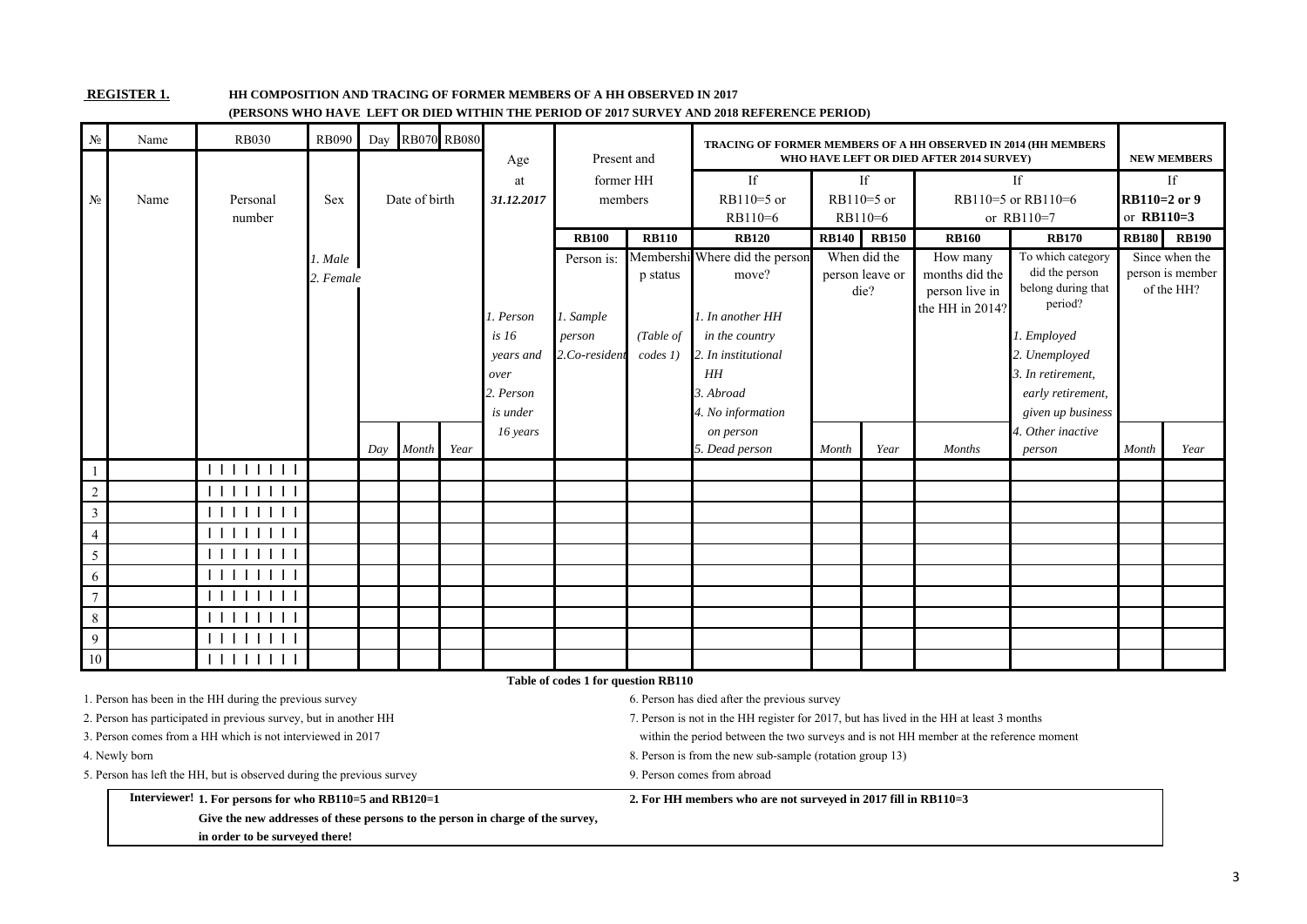#### **REGISTER 2. PRESENT HH MEMBERS**

| $N_2$           | Name | <b>RB030</b>                                                                                                                                                                                                                                                                                                                                             | Relation                                        | PB210    | <b>PB220A PB220B</b> |        | <b>RB031</b>                 | PB190       | <b>PB200</b>             | E1             | <b>RB240</b> | <b>RB220</b>                                                         | <b>RB230</b>   |
|-----------------|------|----------------------------------------------------------------------------------------------------------------------------------------------------------------------------------------------------------------------------------------------------------------------------------------------------------------------------------------------------------|-------------------------------------------------|----------|----------------------|--------|------------------------------|-------------|--------------------------|----------------|--------------|----------------------------------------------------------------------|----------------|
|                 |      | Personal                                                                                                                                                                                                                                                                                                                                                 | Relation to the                                 | Country  | Citizenship          |        | Since which<br>vear does the | Legal       | De facto                 | Ethnicity      | Number of    | Number of                                                            | Number of      |
| $N_2$           | Name | number                                                                                                                                                                                                                                                                                                                                                   | head of HH                                      | of birth |                      |        | person live in               | marital     | marital                  |                | spouse       | person's                                                             | person's       |
|                 |      |                                                                                                                                                                                                                                                                                                                                                          | 1. Head of HH                                   |          |                      |        | Bulgaria                     | status      | status                   |                | (partner)    | father                                                               | mother         |
|                 |      |                                                                                                                                                                                                                                                                                                                                                          | 2. Husband/wife                                 |          | First                | Second |                              |             |                          |                |              |                                                                      |                |
|                 |      |                                                                                                                                                                                                                                                                                                                                                          | 3. Son, daughter                                |          |                      |        |                              |             |                          |                |              |                                                                      |                |
|                 |      |                                                                                                                                                                                                                                                                                                                                                          | 4. Son-in-law, daughter-in-                     |          |                      |        | (to be filled                |             | 1. Not in                |                |              |                                                                      |                |
|                 |      |                                                                                                                                                                                                                                                                                                                                                          | law                                             |          | (Table of codes 2)   |        | <i>in for</i>                | 1. Single   | marriage                 | 1.Bulgarian    |              |                                                                      |                |
|                 |      |                                                                                                                                                                                                                                                                                                                                                          | 5. Grantchild                                   |          |                      |        | persons born<br>outside of   |             | 2. In marriage           | 2.Turkish      |              |                                                                      |                |
|                 |      |                                                                                                                                                                                                                                                                                                                                                          | 6. Parent of the HH head<br>7. Parent of spouse |          |                      |        | Bulgaria)                    | 2. Married  | 3. Cohabiting<br>without | 3.Roma         |              | The respective personal numbers from RB030 are to be filled in. If   |                |
|                 |      |                                                                                                                                                                                                                                                                                                                                                          |                                                 |          |                      |        |                              | 3. Widowed  | marriage                 | 4.Other        |              | the spouse (partner), father or mother are not members of the HH,    |                |
|                 |      |                                                                                                                                                                                                                                                                                                                                                          | 8. Other relative                               |          |                      |        |                              | 4. Divorced |                          |                |              | 99 is to be filled in, following the HH code in the last 2 digits of |                |
|                 |      |                                                                                                                                                                                                                                                                                                                                                          | (brother, sister, etc.)                         |          |                      |        |                              |             |                          | 5. Not stated  |              | each column.                                                         |                |
|                 |      |                                                                                                                                                                                                                                                                                                                                                          | 9. Non-relatives                                |          |                      |        |                              |             |                          | 6.Not answered |              |                                                                      |                |
|                 |      | 11111111                                                                                                                                                                                                                                                                                                                                                 |                                                 |          |                      |        |                              |             |                          |                | 111111111    | 11111111                                                             | $\Box$<br>1111 |
|                 |      |                                                                                                                                                                                                                                                                                                                                                          |                                                 |          |                      |        |                              |             |                          |                | 1111111      | 111111                                                               | $\perp$        |
| $\overline{3}$  |      |                                                                                                                                                                                                                                                                                                                                                          |                                                 |          |                      |        |                              |             |                          |                | 111111111    | 111111111                                                            | 1111<br>1111   |
| $\overline{4}$  |      | 11111111                                                                                                                                                                                                                                                                                                                                                 |                                                 |          |                      |        |                              |             |                          |                | 111111111    | 111111111                                                            | 1111<br>1111   |
| 5               |      | 1111111                                                                                                                                                                                                                                                                                                                                                  |                                                 |          |                      |        |                              |             |                          |                | 1111111      | 1111111                                                              | $\perp$        |
| 6               |      |                                                                                                                                                                                                                                                                                                                                                          |                                                 |          |                      |        |                              |             |                          |                | 111111111    | 1 1 1 1 1 1 1 1                                                      | 1111<br>1111   |
| $7\phantom{.0}$ |      |                                                                                                                                                                                                                                                                                                                                                          |                                                 |          |                      |        |                              |             |                          |                | 111111111    | 111111111                                                            |                |
| 8               |      | 1111111                                                                                                                                                                                                                                                                                                                                                  |                                                 |          |                      |        |                              |             |                          |                | 1111111      | 111111                                                               | $\perp$        |
| 9               |      | $\Box$                                                                                                                                                                                                                                                                                                                                                   |                                                 |          |                      |        |                              |             |                          |                | 111111111    | 11111111                                                             | 1111           |
| $10\,$          |      | $\begin{tabular}{c} \bf{1} & \bf{1} & \bf{1} & \bf{1} & \bf{1} & \bf{1} \\ \bf{1} & \bf{1} & \bf{1} & \bf{1} & \bf{1} & \bf{1} \\ \bf{1} & \bf{1} & \bf{1} & \bf{1} & \bf{1} & \bf{1} \\ \bf{1} & \bf{1} & \bf{1} & \bf{1} & \bf{1} & \bf{1} \\ \bf{1} & \bf{1} & \bf{1} & \bf{1} & \bf{1} & \bf{1} \\ \bf{1} & \bf{1} & \bf{1} & \bf{1} & \bf{1} & \bf$ |                                                 |          |                      |        |                              |             |                          |                |              |                                                                      | 111111111      |

#### *Table of codes 2 - for questions* **PB220A and PB220B**

01. Bulgaria - BG 13. Russia - OEU 25. Netherlands- NL 38. Monte Negro - ME 02. Greece - EL 14. Ukraine - OEU 26. Finland - FI 04. Romania - RO 16. Estonia - EE 28. Luxembourg - LU 41. North Africa - NAF 05. Poland - PL 29. Swetzerland - CH 42. West Africa - WAF 42. West Africa - WAF 08. Slovakia - SK 20. France - FR 32. Denmark - DK

37. Serbia - RS 50. Other - OTH

 39. Bosnia and Herzegovina - OEU 03. Turkey -TR 15. Moldova - OEU 27. Belgium - BE 40. Other European country - OEU 06. Hungary - HU 18. Latvia - LV 18. Latvia - LV 30. Ireland - IE 43. Other African countries - OAF 07. Check republic - CZ 19. Cyprus - CY 31. Sweden - SE 44. United States of America - USA 45. Canada - CAN 09. Germany - DE 21. Spain - ES 33. Norway - NO 46. Central and South America - CSA 10. Austria - AT 22. Portugal -PT 34. Malta - MT 34. Malta - MT 47. Near and Middle East - NME 11. Macedonia - MK 23. Italy - IT 35. Slovenia - SI 48. Other Asia countries - OAS 12. Croatia - HR 24. Great Bretain - UK 36. Iceland - IS 49. Аaustralia and Oceania - OCE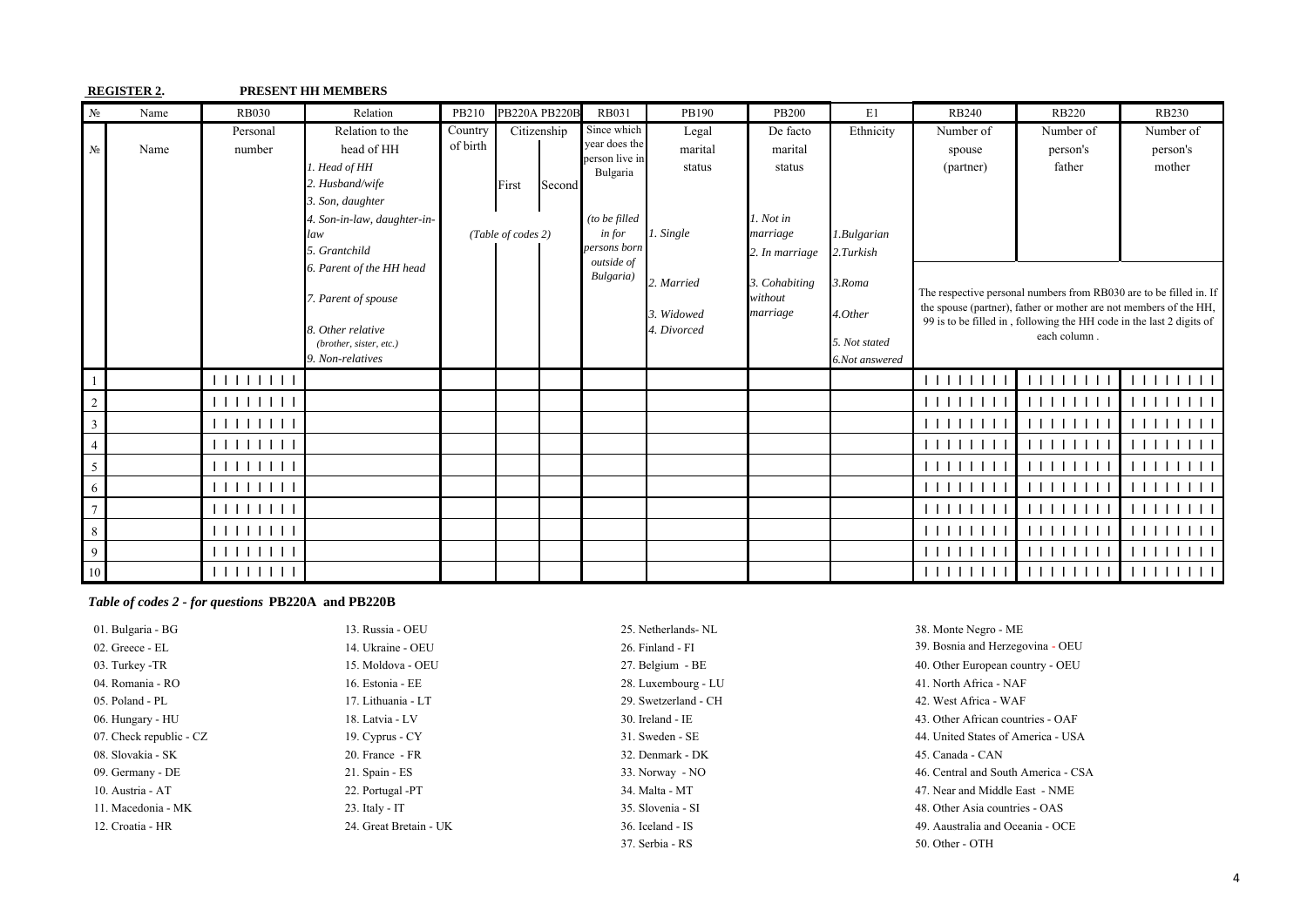#### **REGISTER 2. PRESENT HH MEMBERS**

|        |                                       |                                   |                    |                           |              |                    |                          |                  |               |              | To be filled in for children aged 0-12 years |              |              |               |
|--------|---------------------------------------|-----------------------------------|--------------------|---------------------------|--------------|--------------------|--------------------------|------------------|---------------|--------------|----------------------------------------------|--------------|--------------|---------------|
|        | <b>RB200</b>                          | <b>RB160</b>                      | <b>RB210</b>       | <b>PE010</b>              | <b>PE020</b> | <b>PE040</b>       | <b>PE030</b>             | <b>RB245</b>     | <b>RL010</b>  | <b>RL020</b> | <b>RL030</b>                                 | <b>RL040</b> | <b>RL050</b> | <b>RL060</b>  |
|        | Is the person                         | How many                          | To which category  | Is the person studying at | What does    | Highest degree     | Year of                  | Person status    |               |              | How many hours does your child spend at:     |              |              |               |
| No     | absent at                             | months did the                    | does the person    | present?                  | the person   | of education       | completion of            | (age)            | Nursery,      | At school    | Study-room                                   | Center       | Babysitter   | Carer without |
|        | the moment?                           | person live in the<br>HH in 2017? | belong at present: |                           | study?       | completed          | the highest<br>degree of |                  | kindergarten, |              | <sub>or</sub>                                | for          |              | payment       |
|        | for a period of less than 6<br>months |                                   |                    |                           |              |                    | education                | .16 years and    | pre-school    |              | center for                                   | children     |              | (not parent)  |
|        | 1. No                                 |                                   | 1. Employed        | 1. Yes.                   | (level of    |                    |                          | over at          | establishment |              | out-of-school                                |              |              |               |
|        | 2. Yes, temporary                     |                                   | 2. Unemployed      | (including semester or    | education)   |                    |                          | 31.12.2017       |               |              | activities                                   |              |              |               |
|        | * in hospital                         |                                   | 3. In retirement,  | summer break)             |              | (Table of codes 3) |                          | 2. Up to 12years |               |              |                                              |              |              |               |
|        | *in institution (prison)              |                                   | early retirement,  | $2.No \gg PE040$          |              |                    |                          | at the interview |               |              |                                              |              |              |               |
|        | * working out of town                 |                                   | given up business  | 3. No, because he/she is  |              |                    |                          | moment           |               |              |                                              |              |              |               |
|        | *on travel                            | <b>Months</b>                     | 4. Other inactive  | looked after at home      |              |                    |                          | >> RLO10         | Hours         | Hours        | Hours                                        | Hours        | Hours        | Hours         |
|        | *other reasons                        |                                   | person             | >>RB245                   |              |                    |                          | 3.13-15 years    |               |              |                                              |              |              |               |
|        |                                       |                                   |                    |                           |              |                    |                          |                  |               |              |                                              |              |              |               |
|        |                                       |                                   |                    |                           |              |                    |                          |                  |               |              |                                              |              |              |               |
|        |                                       |                                   |                    |                           |              |                    |                          |                  |               |              |                                              |              |              |               |
|        |                                       |                                   |                    |                           |              |                    |                          |                  |               |              |                                              |              |              |               |
|        |                                       |                                   |                    |                           |              |                    |                          |                  |               |              |                                              |              |              |               |
| 6      |                                       |                                   |                    |                           |              |                    |                          |                  |               |              |                                              |              |              |               |
|        |                                       |                                   |                    |                           |              |                    |                          |                  |               |              |                                              |              |              |               |
| 8      |                                       |                                   |                    |                           |              |                    |                          |                  |               |              |                                              |              |              |               |
| 9      |                                       |                                   |                    |                           |              |                    |                          |                  |               |              |                                              |              |              |               |
| $10\,$ |                                       |                                   |                    |                           |              |                    |                          |                  |               |              |                                              |              |              |               |

|                                     | Table of codes 3 - for filling in questions PE020 and PE040                                                                                |                                                                                                              |  |  |  |  |
|-------------------------------------|--------------------------------------------------------------------------------------------------------------------------------------------|--------------------------------------------------------------------------------------------------------------|--|--|--|--|
| 1. Tertiary "Doctor"                |                                                                                                                                            | 8. Upper Secondary general education (technical school or vocational gymnasium) -                            |  |  |  |  |
| 2. Tertiary "Master"                |                                                                                                                                            | II level of professional qualification                                                                       |  |  |  |  |
| 3. Tertiary "Bachelor"              |                                                                                                                                            | 9. I level of professional qualification (with entrance after Lower secondary)                               |  |  |  |  |
| 4. Tertiary "Professional Bachelor" |                                                                                                                                            | 10. Lower secondary education (with entrance after 6th or 7th grade) - I level of professional qualification |  |  |  |  |
|                                     | 5. Post secondary, non-tertiary vocational education                                                                                       | 11. Lower secondary (basic) education (5th to 7th grade)                                                     |  |  |  |  |
|                                     | (2 years, IV level of professional qualification)                                                                                          | 12. Primary education (1 - 4 grade)                                                                          |  |  |  |  |
|                                     | 6. Secondary (Special) Vocational education (secondary vocationa school, vocational gymnasiums,                                            | 13. Uncompleted Primary education                                                                            |  |  |  |  |
|                                     | health schools, schools for deaf and blind)                                                                                                | 14. Pre-school education (kindergarten or preparatory group)                                                 |  |  |  |  |
|                                     | 7. Secondary education (technical school or vocational gymnasium) - III level of professional qualification                                | 15. Person who has never visited school                                                                      |  |  |  |  |
| Interviewer!                        | - Highest degree of education completed is to be recorded in PE040, for which the person is issued a document (diplome, certificate, etc.) |                                                                                                              |  |  |  |  |
|                                     | - For children aged 3-7 years visiting a kindergarten, code "1" is to be recorded for question PE010 and code "14" for question PE020      |                                                                                                              |  |  |  |  |
|                                     | - Code 15 "Person who has never visited school" is to be recorded for persons aged 8+ only, who have never visited school                  |                                                                                                              |  |  |  |  |
|                                     | - Code 13 , Uncompleted Primary" is to be recorded for persons only who are not studying at present, but who have completed several grades |                                                                                                              |  |  |  |  |
|                                     | of the primary education, without completing it                                                                                            |                                                                                                              |  |  |  |  |

5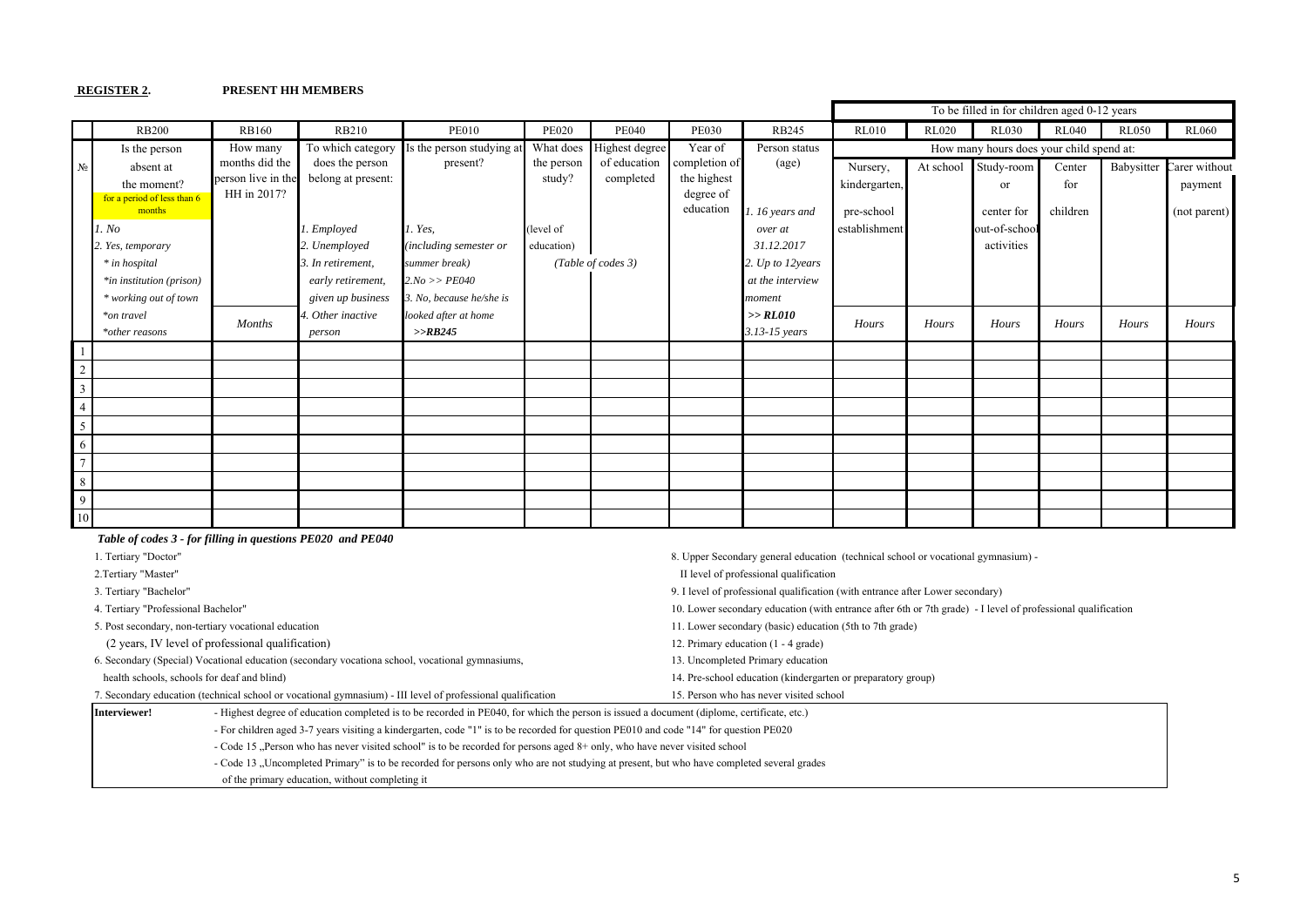## **Q1. Type of dwelling:** *HH010*

Detached house  $\vert$  1 Part of house  $\vert$  2 Apartment in building with less than 10 dwellings  $\begin{vmatrix} 3 \end{vmatrix}$ Apartment in building with more than 10 dwellings  $\begin{vmatrix} 4 \end{vmatrix}$ Hostel 5 Primitive/mobile dwelling  $\vert$  6 Other<sup>7</sup>

## **Q2. Number of rooms (bigger than 4 sq. m) used by the HH:** *HH030 <i>HH030*

(without kitchens, toilets, bathrooms and studies)

Number of rooms.............. (If the number of rooms is 1 to 9 – record the exact number, if there are 10 or more – record 10!)

### **Q2a. Useful dwelling space sq. m** sq. m ........................

## **Q3. Are there in the dwelling:**

|                                       | Yes, for sole<br>use | Yes, shared | No |              |
|---------------------------------------|----------------------|-------------|----|--------------|
| Q3.1. Bathroom with shower or bathtub |                      |             |    | <b>HH081</b> |
| Q3.2. Inner toilet with running water |                      |             |    | <b>HH091</b> |

## **Q3a. Does your HH possesses (or uses) the following household items:**

|                                                             | No, cannot afford it<br>Yes |  | No, due to    |              |
|-------------------------------------------------------------|-----------------------------|--|---------------|--------------|
|                                                             |                             |  | other reasons |              |
| Q3a.1. Telephone (incl. mobile)                             |                             |  |               | <i>HS070</i> |
| Q3a.2. Colour TV set                                        |                             |  |               | <b>HS080</b> |
| Q3a.3. Computer                                             |                             |  |               | <b>HS090</b> |
| Q3a.4. Automatic washing machine                            |                             |  |               | <b>HS100</b> |
| Q3a.5. Car (incl. company car used for<br>private purposes) |                             |  |               | <b>HS110</b> |

# **Q3b. Which is the main source used for heating?**

*(One answer please!)* 

Central/local heating  $\vert$  1

Fireplace, stove, air-conditioner, others  $\begin{bmatrix} 2 \end{bmatrix}$ 

Dwelling does not have heating facilities  $\begin{bmatrix} 4 \end{bmatrix}$ 

#### **Q4. Do you have any of the following problems connected to the dwelling?** Yes NO

- Q4.1. Leaking roof, damp walls, foundations, broken or rotten window frames, doors, floor and a process of the set of the set of the set of the set of the set of the<br>The set of the set of the set of the set of the set of the set of the set of the set of the set of the set of t
- Q4.2. Darkness, insufficient light 1 1 2 *HS160*
- Q4.3. Noise (transport, noisy neighbours) 1 2 *HS170*

### **Q5. Can you afford adequate heating of your dwelling?**



 $\sqrt{2}$ 

6

Portable devices: radiator, electric heater, others 3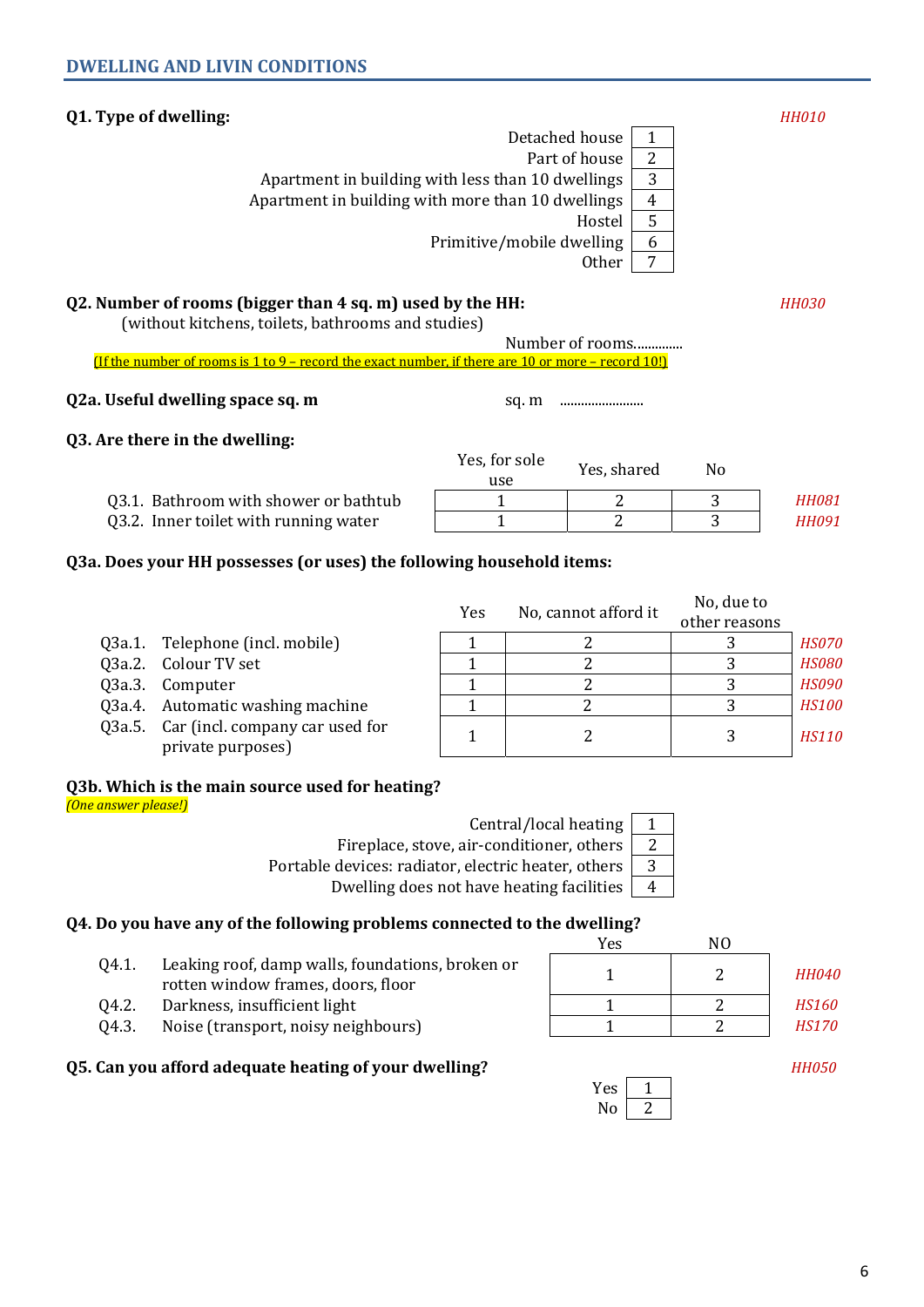| Yes<br>1<br>2<br>No, cannot afford it<br>3<br>No, due to other reasons                                                                                                                  |                              |
|-----------------------------------------------------------------------------------------------------------------------------------------------------------------------------------------|------------------------------|
| Q6. Do you have any of the following problems, connected<br>to the quarter (village) you are living in?                                                                                 |                              |
| Yes<br>No<br>$\overline{2}$<br>Dirty, depressing environment<br>$\mathbf{1}$<br>Q6.1.<br>$\mathbf{1}$<br>Risk of crimes and vandalism<br>$\overline{2}$<br>Q6.2.                        | <b>HS180</b><br><b>HS190</b> |
| Co1. Does your household have another dwelling, house, villa<br>outside the place in which he/she lives?<br>Yes<br>1                                                                    |                              |
| $\overline{2}$<br>N <sub>o</sub><br>>>q. Q7                                                                                                                                             |                              |
| Co2. During the last 12 months did your household visit<br>another dwelling, house, villa?                                                                                              |                              |
| Yes, every week<br>1<br>$\overline{c}$<br>Yes, once a month<br>3<br>Yes, at least once a year<br>4<br>N <sub>0</sub>                                                                    |                              |
| Q7. Are you owner, tenant or tenant without a rent?                                                                                                                                     | <b>HH021</b>                 |
| Owner<br>1<br>>>q. Q8<br>2<br>Tenant at market prices<br>>>q. Q12<br>3<br>Tenant at a price lower than the market one<br>>>q. Q11a<br>Tenant without rent<br>4<br>>> <sub>q</sub> . Q16 |                              |
| <b>OWNERS</b><br>Q8. When did you acquire (by endowment, inheritance)                                                                                                                   | <b>HH031</b>                 |
| the dwelling you are living in?<br>Year                                                                                                                                                 |                              |
| Q9. Do you repay loans to banks or other institutions (without individuals)<br>for the purchase of this dwelling?<br>Yes<br>1<br>2<br>No<br>>> <sub>q</sub> . Q11                       |                              |
| Q10. Please indicate the loan conditions:                                                                                                                                               |                              |
| Year of granting                                                                                                                                                                        |                              |
| Total loan amount<br><b>BGN</b><br>                                                                                                                                                     |                              |
| Terms<br>Years<br>                                                                                                                                                                      |                              |
| Annual interest rate<br>$\%$                                                                                                                                                            | <b>HH070</b>                 |
| <b>BGN</b>                                                                                                                                                                              | <b>HH071</b>                 |
| Q11. How much do you think you would pay as a monthly rent<br>(at market prices) if you were a tenant of this dwelling?                                                                 | <b>HH061</b>                 |

BGN ........................ >>q. Q18

7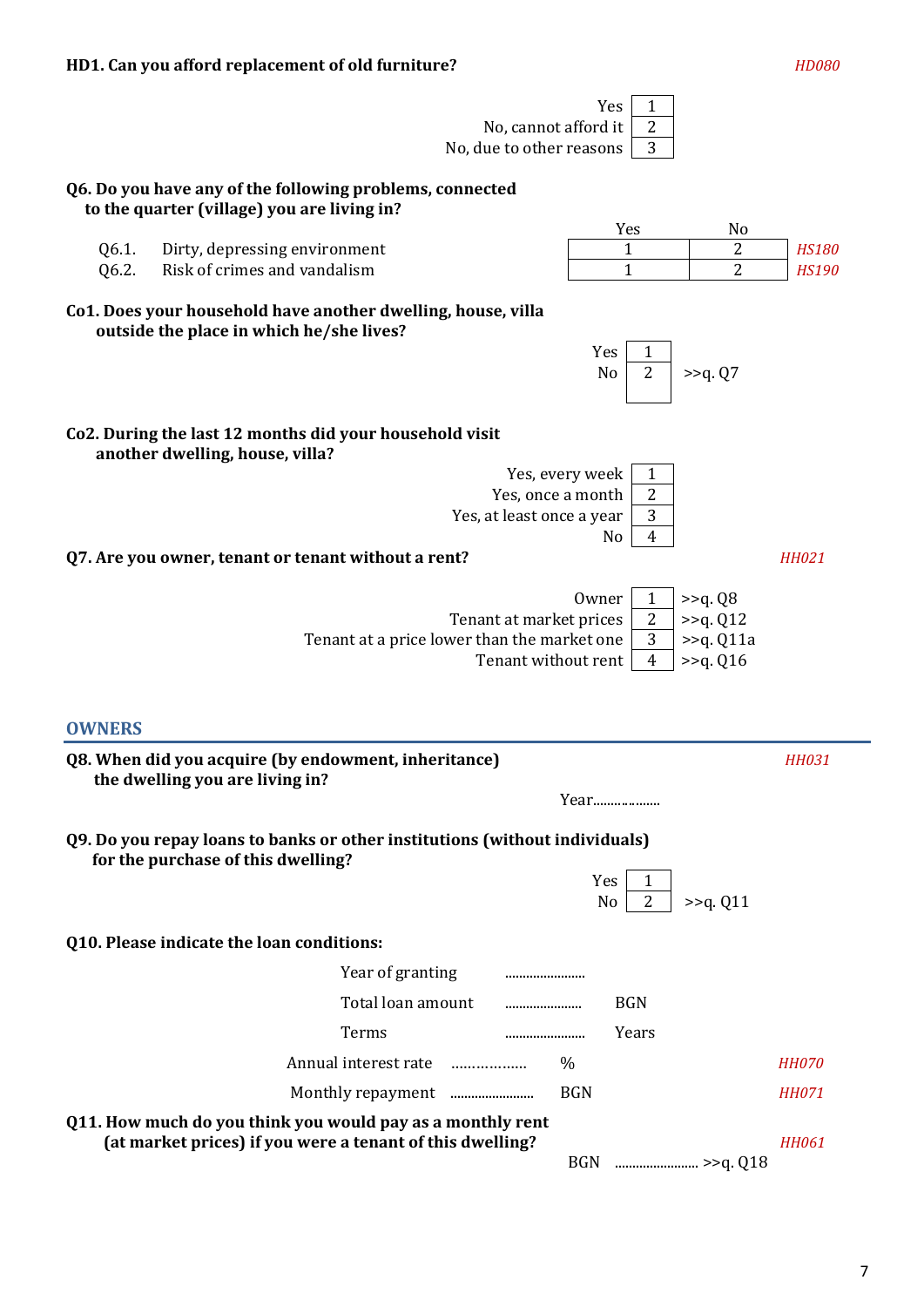| Q11a. If you were a tenant at market prices how much<br>do you think you would pay as a monthly rent?                                                                                                                                                                                                                                                                                                                                                                                                                        | <b>BGN</b>   |                | <b>HH061</b><br>                           |
|------------------------------------------------------------------------------------------------------------------------------------------------------------------------------------------------------------------------------------------------------------------------------------------------------------------------------------------------------------------------------------------------------------------------------------------------------------------------------------------------------------------------------|--------------|----------------|--------------------------------------------|
| Q12. Since when are you a tenant of this dwelling?                                                                                                                                                                                                                                                                                                                                                                                                                                                                           | Year         |                | <b>HH031</b><br>                           |
| Q13. What is the monthly rent you pay for this dwelling?<br>(If the expenses on heating, electricity, water supply, telephone, etc.<br>are included in the rent, please indicate the amount paid on rent only)                                                                                                                                                                                                                                                                                                               | <b>BGN</b>   |                | <b>HH060</b><br>                           |
| Q14. Are the expenses on water supply, electricity,<br>heating, etc. included in the rent?                                                                                                                                                                                                                                                                                                                                                                                                                                   |              | Yes.<br>No     | <b>HH070</b><br>$\overline{2}$<br>>>q. Q18 |
| Q15. What is the approximate amount of expenses included in the rent?                                                                                                                                                                                                                                                                                                                                                                                                                                                        |              |                | <b>HH070</b>                               |
|                                                                                                                                                                                                                                                                                                                                                                                                                                                                                                                              |              |                |                                            |
| <b>TENANTS WITHOUT RENT</b>                                                                                                                                                                                                                                                                                                                                                                                                                                                                                                  |              |                |                                            |
| Q16. Since which year did you live in this dwelling<br>without rent?                                                                                                                                                                                                                                                                                                                                                                                                                                                         | Year         |                | <b>HH031</b>                               |
| Q17. How much do you think you would pay as a monthly rent<br>(at market prices) if you were a tenant?                                                                                                                                                                                                                                                                                                                                                                                                                       | <b>BGN</b>   |                | <b>HH061</b><br>                           |
| <b>EXPENSES ON DWELLING</b><br>(owners, tenants and users without rent)                                                                                                                                                                                                                                                                                                                                                                                                                                                      |              |                |                                            |
| Q18. Which of the expenses on the dwelling listed below do you pay and<br>what is the average monthly amount paid?<br>(Excluding the expenses included in the monthly rent!<br>In case parts of the expenses are paid several times per year, please indicate $1/12$ of the total annual<br>expenditure!<br>If a given type of expenditure is not available, please mark 2 and record 0 in the column "Average monthly sum".<br>Otherwise mark 1 and record the average monthly expenditure in column "Average monthly sum") |              |                | <b>HH070</b>                               |
|                                                                                                                                                                                                                                                                                                                                                                                                                                                                                                                              | Yes          | No             | Average monthly                            |
|                                                                                                                                                                                                                                                                                                                                                                                                                                                                                                                              |              |                | amount                                     |
| Q18.1. Electricity (without heating)                                                                                                                                                                                                                                                                                                                                                                                                                                                                                         | $\mathbf{1}$ | $\overline{2}$ |                                            |
| Q18.2. Cold water                                                                                                                                                                                                                                                                                                                                                                                                                                                                                                            | $\mathbf{1}$ | $\overline{2}$ |                                            |
| Q18.3. Hot water                                                                                                                                                                                                                                                                                                                                                                                                                                                                                                             | $\mathbf{1}$ | $\overline{2}$ |                                            |
| Q18.4. Other expenditure (lift, cleaner, protection, etc.)                                                                                                                                                                                                                                                                                                                                                                                                                                                                   | $\mathbf{1}$ | $\overline{2}$ |                                            |
| Q18.5. Current maintenance of the dwelling                                                                                                                                                                                                                                                                                                                                                                                                                                                                                   | $\mathbf{1}$ | 2              |                                            |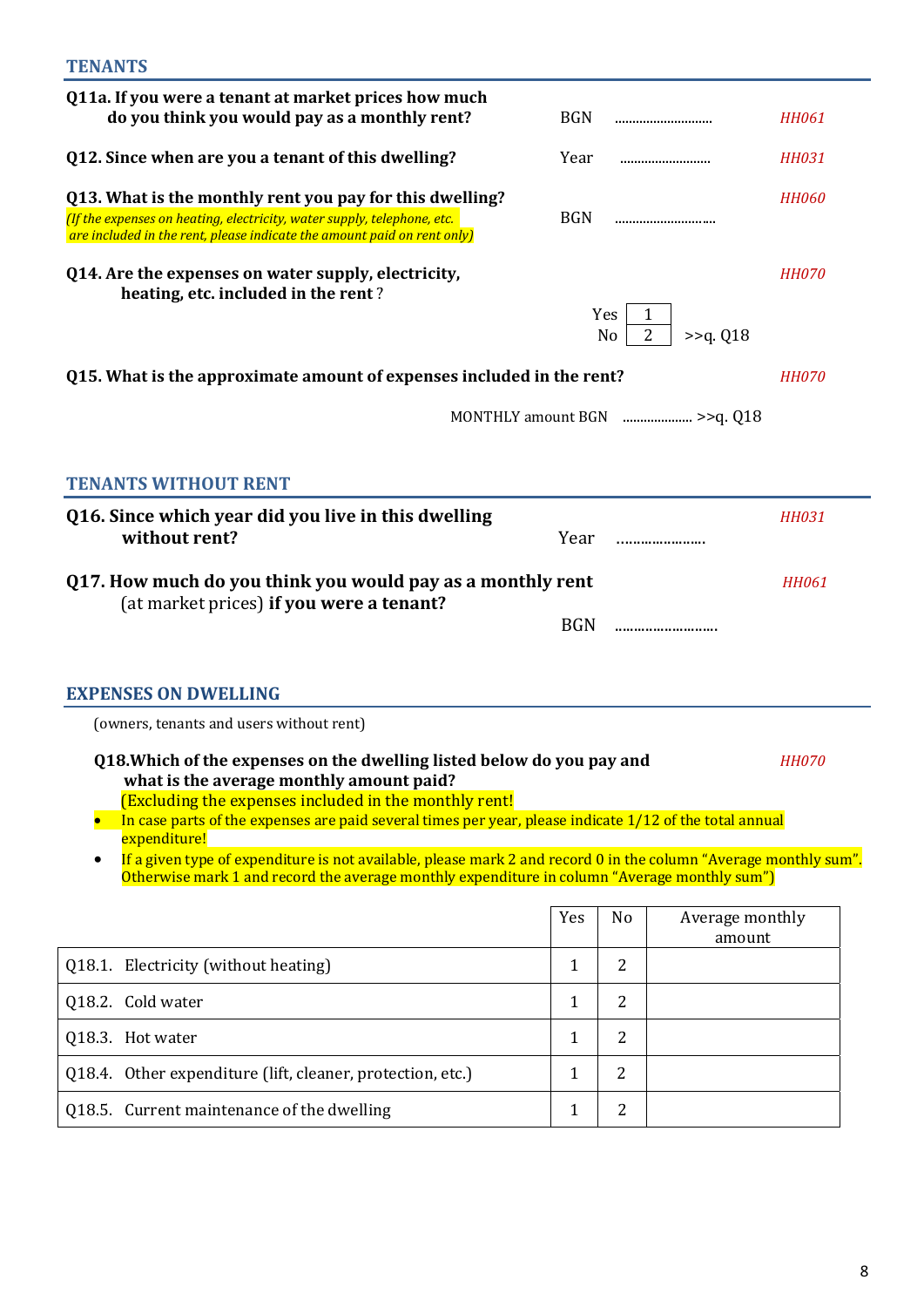| Q18a. What was the amount of expenditure on heating in the last heating season?    |              |     |                                            |               | <b>HH070</b> |
|------------------------------------------------------------------------------------|--------------|-----|--------------------------------------------|---------------|--------------|
| Please indicate 1/5 of the expenditures for the heating season                     |              |     |                                            |               |              |
|                                                                                    |              |     |                                            | <b>BGN</b>    |              |
|                                                                                    |              |     | Expenditure is paid by the social services | 1             |              |
|                                                                                    |              |     |                                            |               |              |
| Q186. Did your household received a social assistance on heating in                |              |     |                                            |               | <b>HY060</b> |
| 2017 and for which heating period?                                                 |              |     |                                            |               |              |
|                                                                                    | Yes          | No. | No of months                               | Monthly       |              |
|                                                                                    |              |     |                                            | amount        |              |
| Q186.1 heating period 2016/2017                                                    | 1            | 2   |                                            | 72.46         | HY063        |
| Q186.2 heating period 2017/2018                                                    | $\mathbf{1}$ | 2   |                                            | 73.02         | HY063        |
|                                                                                    |              |     |                                            |               |              |
| Q19. In 2017 did you pay and what amount did you pay on?                           |              |     |                                            |               |              |
|                                                                                    |              |     | No<br>Yes                                  | Annual amount |              |
| Q19.1. Dwelling insurance                                                          |              |     | 2<br>1                                     |               | <b>HH070</b> |
| Q19.2. Tax on property, tax on waste disposal                                      |              |     | 2<br>1                                     |               | <b>HY120</b> |
|                                                                                    |              |     |                                            |               |              |
| Q19a. How do the expenditure on the dwelling influence the financial situation of  |              |     |                                            |               | <b>HS140</b> |
| your household? (loan on dwelling, current maintenance, taxes, insurance, repairs) |              |     |                                            |               |              |
|                                                                                    |              |     |                                            |               |              |
|                                                                                    |              |     | Heavy burden                               |               |              |
| 2<br>Burden to a certain extent                                                    |              |     |                                            |               |              |
| 3<br>Not a burden at all                                                           |              |     |                                            |               |              |
|                                                                                    |              |     |                                            |               |              |
|                                                                                    |              |     |                                            |               |              |

#### **Q20. During the last 12 months, did your HH face some problems with payment on time of the expenditure on the dwelling you are living in?**

|                                                                                                      | Yes,<br>once | Yes, 2<br>times<br>and<br>more | No. | Such<br>expenditure is<br>not done |              |
|------------------------------------------------------------------------------------------------------|--------------|--------------------------------|-----|------------------------------------|--------------|
| Q20.1. Loan on purchase of the dwelling you<br>are living in                                         |              | 2                              | 3   | 4                                  | <b>HS011</b> |
| Q20.2. Rent on the dwelling                                                                          |              |                                | 3   | 4                                  | <b>HS011</b> |
| Q20.3. Current expenditure on electricity,<br>water supply, etc. (excl. expenditure on<br>telephone) |              | 2                              |     | 4                                  | <i>HS021</i> |

| Q21. During the last 12 months, did you or members of your HH borrow money        |  |
|-----------------------------------------------------------------------------------|--|
| or take loans from banks and other financial institutions (excluding individuals) |  |
| <b>on goods and services</b> (purchase of car, furniture, holiday)?               |  |

| Yes |            |
|-----|------------|
| N٥  | $>q$ . 023 |

#### **Q21а. To what extent the expenditure on loans (mentioned in q. Q21)** *HS150* **influences the financial situation of your HH?**

| Heavy burden   1              |  |
|-------------------------------|--|
| Burden to a certain extent 2  |  |
| Not a burden at all $\vert$ 3 |  |

9

### **Q22. During the last 12 months did your HH faced some problems with payment** *HS031* **on time of expenditure on loans? (Q21)**

Yes, once  $\boxed{1}$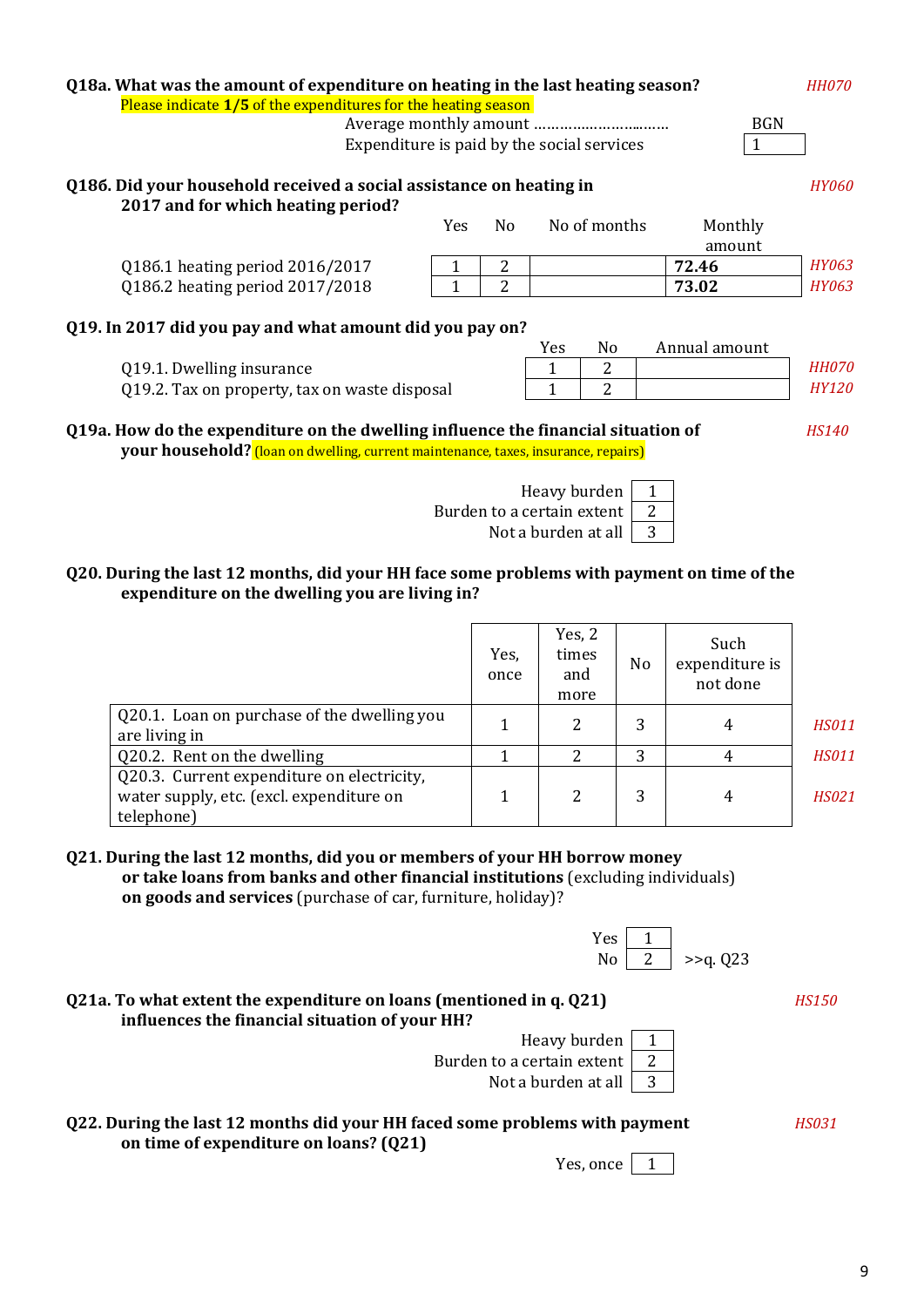| Yes, 2 times and more $\vert$ 2 |        |
|---------------------------------|--------|
|                                 | $No$ 3 |
|                                 |        |

#### **Q23. What is the net monthly income of your HH at present?**

(the total sum of income of all HH members received from wages, pensions, social and family benefits, regular transfers from persons outside the HH and from other sources) BGN .....................

#### **Q24. In general, could your HH afford** (if wishes)?

Q24.1. Each year, one-week holiday out of home, including stay in second  $\begin{array}{|c|c|c|c|c|}\n1 & 2 & HSO40 & & \text{HSO40} \end{array}$ Q24.2. Consumption of meat, chicken or fish (or vegetarian equivalent)  $\begin{array}{|c|c|c|c|c|c|}\n\hline\n1&2&HSO50\n\end{array}$ 

#### **Q25. Could your HH meet with own recourses unexpected expenditure** *HS060*  **up to 350 BGN?**

(urgent repairs of the dwelling, car, replacement of washing machine or refrigerator, sudden illness, etc.)

| - 5 |  |
|-----|--|
|     |  |

#### **Q26. Considering the total monthly income of your HH,** *HS120*

(sum of income from all sources of all HH members)

 **how do you "make ends meet" i.e. can you meet everyday expenses?**  With great difficulty  $\begin{vmatrix} 1 \end{vmatrix}$ With difficulty 2

With some difficulties  $\vert$  3

Relatively easy | 4

Easy 5 Very easy  $\begin{array}{|c|c|}$  6

**Q27. In your opinion, what is the minimum monthly net income** *HS130*  **Needed by your HH in order to "make ends meet"?** 

BGN ....................... Please consider the current financial situation of your HH and the usually necessary expenses!

#### **Q28. Interviewer! Specify whether there are children in the HH aged up to 16 at 31.12.2017 г.**

 $Yes \mid 1 \mid \gg$  Module INCOME AND BASIC NEEDS OF CHILDREN  $\text{No}$  | 2 | >> q. 029

Yes No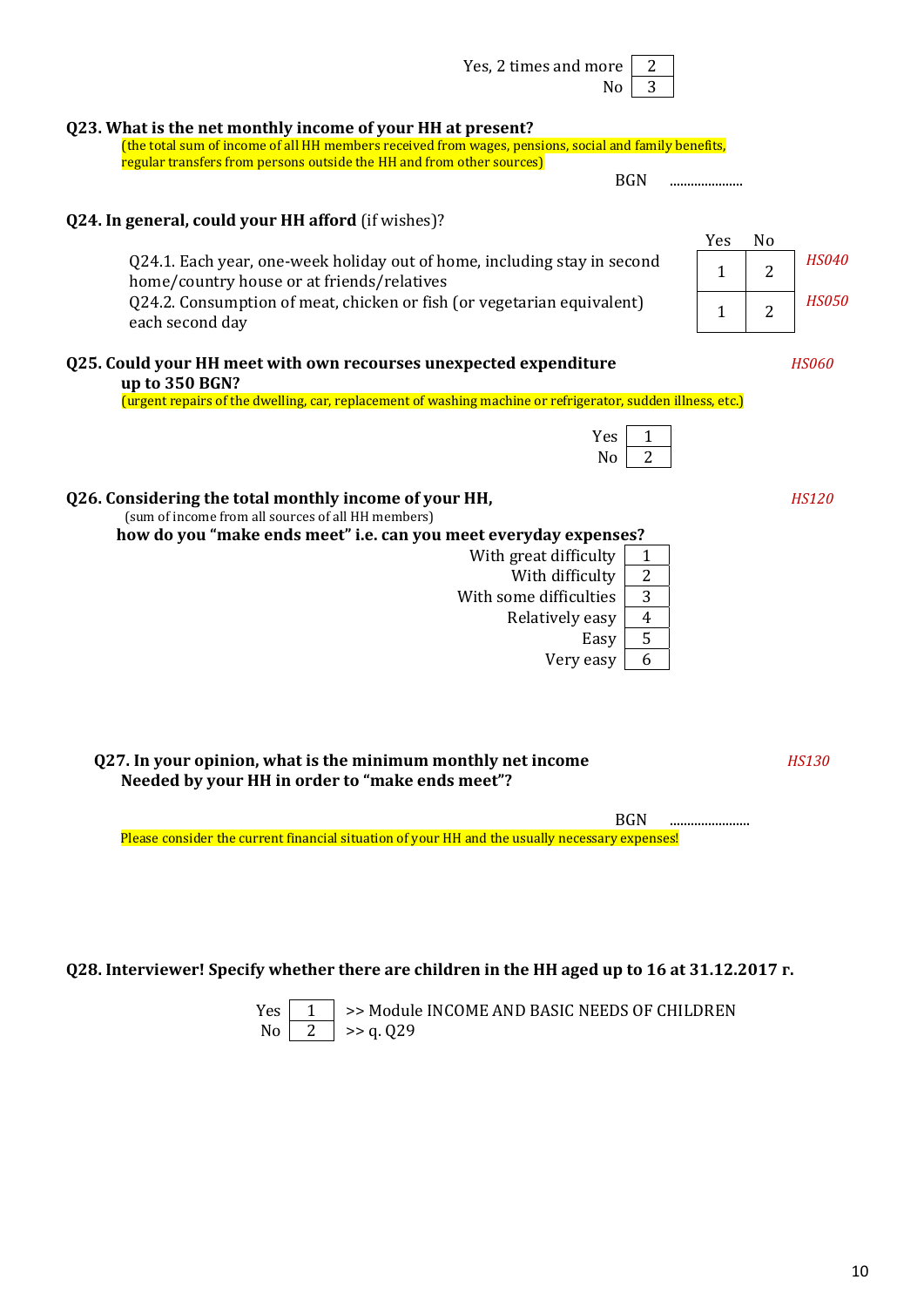## **SOCIAL AND FAMILY BENEFITS**

#### **Q29. In 2017 did your HH receive any assistance, how long did you receive it? and what was the monthly amount:**

Q29.1. Monthly assistance for **rent of municipal** or state  $\begin{array}{|c|c|c|c|c|} \hline 1 & 2 & 2 & \end{array}$  *HY07*<br>housing

Q29.2. Monthly monetary assistance for **low income** 

**029.3. Lump-sum for accidental necessities** 

*Interviewer! Monthly assistance for rent of municipal housing is granted to:* 

 *- orphans up to 25 years, graduated social vocational education;* 

 *- lone people over 70;* 

 *- single parents.*

### **Q30. In 2017 did you or anybody in your HH receive**  any of the following family lump sums:

Q30.1. Lump sum for pregnancy

Q30.2. Lump sum for childbirth

- Q30.2.а of first child
- Q30.2.b of second child
- Q30.2.c of third child

Q30.2.d of fourth and subsequent child

Q30.3. Lump-sum benefit for bringing up a child from a mother-<br>student  $\begin{array}{|c|c|c|c|c|c|}\n\hline\n\text{4} & \text{2} & \text{4} & \text{4} & \text{4} \\
\hline\n\end{array}$ 

030.4. Lump sum for bringing up twins

Q30.5. Additional lump sum benefit for children with disabilities 1 2 *HY054*

Q30.6 Lump sum targeted benefit for children at first grade

#### **Q31. In 2017 did you or anybody in your HH receive any of the following monthly family benefits:**

Q31.1. Monthly benefit for bringing up a child up to one year old 1 2 *HY053*

Q31.2. Monthly benefit for bringing up a child with  $\begin{array}{|c|c|c|c|c|}\hline 1&2&1&2&\ \hline \end{array}$ 

Q31.3. Monthly benefit for bringing up a child up to completion of secondary school (children benefits up to 20 years of age)

 $Q31.3.1.$  for family with one child  $1 \mid 2$ 

Q31.3.2. for family with two children 1 2

Q31.3.3. for family with three children  $\begin{array}{|c|c|c|c|c|c|c|c|c|} \hline 1 & 2 & 2 \ \hline \end{array}$ 

Q31.3.4. for family with four or more children  $\begin{array}{|c|c|c|c|c|} \hline \end{array}$  1 2

Q31.3.5. for child with disability (if the family didn`t

*Interviewer! In column "Total number of months" the total number of months for all children living in the HH, for who a benefit is received is to be recorded.*

| Yes.         | N <sub>o</sub> | Number of  |              |
|--------------|----------------|------------|--------------|
|              |                | recipients |              |
| $\mathbf{1}$ | 2              |            | <b>HY053</b> |
|              |                |            | <b>HY054</b> |
| 1            | 2              |            |              |
| $\mathbf{1}$ | $\overline{2}$ |            |              |
| $\mathbf{1}$ | $\overline{2}$ |            |              |
| $\mathbf{1}$ | $\overline{2}$ |            |              |
| $\mathbf{1}$ | $\overline{2}$ |            | HY054        |
| $\mathbf{1}$ | 2              |            | <b>HY054</b> |
| $\mathbf{1}$ | $\overline{2}$ |            | <b>HY054</b> |
| 1            | っ              |            | <b>HY053</b> |



| Yes | No | Number of<br>months | Monthly<br>amount |             |
|-----|----|---------------------|-------------------|-------------|
|     |    |                     |                   | <b>HY07</b> |
|     | 2  |                     |                   | <b>HY06</b> |
|     | 2  | X                   |                   | <b>HY06</b> |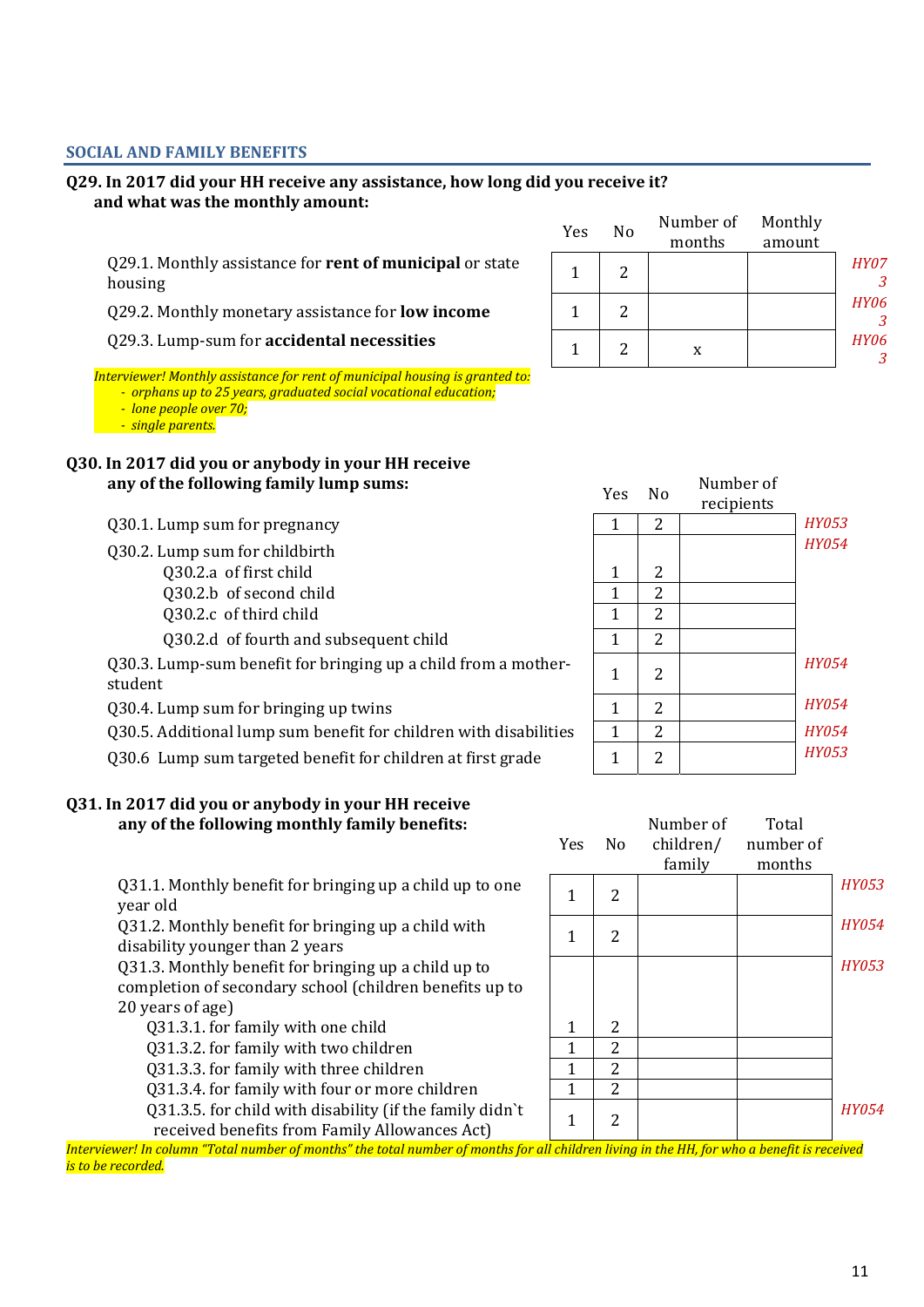#### **Q31a. . In 2017 did you or anybody in your HH receive Monthly benefit for bringing up a child with**  disability up to completion of secondary school:

**Q31a.1.** for a child with a certain 90 and over 90 percent type and degree of disability or a degree of permanently reduced working capacity

**Q31a.2.** for a child of between 70 and 90 percent type and degree of disability or a degree of permanently reduced working capacity

**Q31a.3.** for a child of between 50 and 70 percent type and degree of disability or a degree of permanently reduced working capacity

#### **Q32. In 2017 did you or anybody in your HH receive any of the following benefits for bringing up a child up to 18 accommodated at foster family or relatives:**

Q32.1. Lump sum

Q32.2. Monthly benefit for bringing up a child  $\begin{array}{c|c} 1 & 2 & \end{array}$  HY053 Q32.3. Supplements for children with disabilities  $\begin{array}{|c|c|c|c|c|c|c|c|} \hline 1 & 2 & 48.75 & ^\{HY054\} \hline \end{array}$ 

#### **Q32a. . In 2017 did you or anybody in your HH receive Monthly benefit for bringing up a child with disability up to 18 accommodated at foster family or relatives:**

**Q32a.1.** for a child with a certain 90 and over 90 percent type and degree of disability or a degree of permanently reduced working capacity

**Q32a.2.** for a child of between 70 and 90 percent type and degree of disability or a degree of permanently reduced working capacity

**Q32a.2.** for a child of between 50 and 70 percent type and degree of disability or a degree of permanently reduced working capacity

### **Q33. In 2017 did you or anybody in your HH receive** *HY064*  **benefit for transportation due to the following reasons:**

- 033.1. Mother of many children  $\begin{array}{ccc} 1 & 1 & 2 \end{array}$
- Q33.2. Person with disability over  $71\%$  1 1 2
- Q33.3. Disabled child up to 16 years  $\begin{array}{|c|c|c|c|c|c|c|c|c|} \hline 1 & 2 & 2 \end{array}$
- 033.4. War disabled  $\begin{array}{ccc} 1 & 2 \end{array}$

| Yes | N <sub>o</sub> | Number of<br>children | Total<br>number of<br>months |
|-----|----------------|-----------------------|------------------------------|
| 1   | 2              |                       |                              |
| 1   | 2              |                       |                              |
|     |                |                       |                              |

| Yes | No | Number of<br>months | Amount |              |
|-----|----|---------------------|--------|--------------|
| 1   |    | X                   |        | <b>HY054</b> |
|     | 2  |                     |        | <b>HY053</b> |
| 1   |    |                     | 48.75  | <b>HY054</b> |

| Yes.         | <b>No</b> | children months | Total<br>Number of number of |
|--------------|-----------|-----------------|------------------------------|
| $\mathbf{1}$ | 2         |                 |                              |
| 1            | 2         |                 |                              |
|              |           |                 |                              |

Yes No Annual amount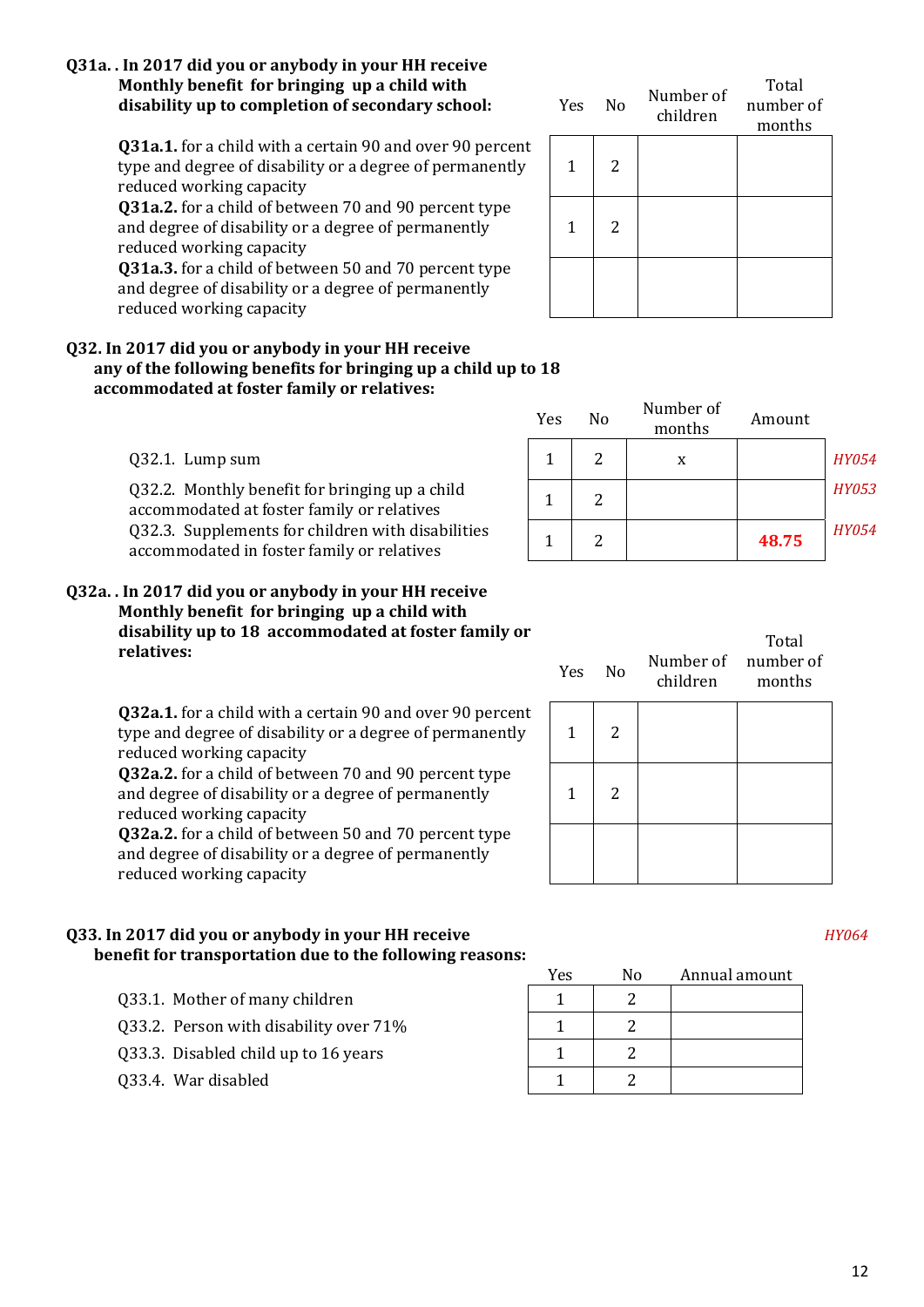#### **Q34. In 2017 did you or anybody in your HH receive** *PY133*  **any of the following disability benefits:**

| Yes | No | Annual amount |
|-----|----|---------------|
|     |    |               |
|     |    |               |
|     |    |               |
|     |    |               |

#### Q34.1. Purchase and repair of supporting devices, appliances and medical products

- Q34.2. Purchase and/or adaptation of vehicle
- Q34.3. Dwelling reconstruction
- Q34.4. Other assistance (personal assistant, etc.)  $\begin{vmatrix} 1 & 2 \end{vmatrix}$

#### **TRANSFERS BETWEEN HOUSEHOLDS**

#### Interviewer!

• Questions Q35 and Q37 refer to transfers between households and persons, living at the country territory.

• Questions Q36 and Q38 refer to transfers from abroad.

#### **Q35. In 2017 did you or anybody in your HH provide help in cash to persons outside your HH?**

Yes No Annual amount 035.1. In cash  $\begin{array}{|c|c|c|c|c|c|} \hline 1 & 2 & 0 \end{array}$  *HY130*  $Q35.2.$  For child support  $\begin{vmatrix} 1 & 2 \\ 1 & 2 \end{vmatrix}$  HY131

(Gifts for Christmas, birthday or other occasion and produced in kind by the household are not included)

#### **Q36. In 2017 did you or anybody in your HH provide help in cash to persons living abroad?**

Q36.1. In cash 1 2 *HY130* Q36.2. For child support

| Yes | N٥ | Annual amount |              |
|-----|----|---------------|--------------|
|     |    |               | <b>HY130</b> |
|     |    |               | HY131        |

**Q37. In 2017 did you or anybody in your HH receive assistance in cash from persons who are not member of your HH?** 

037.1. In cash

Q37.2. For child support

| Yes | N٥ | Annual amount |              |
|-----|----|---------------|--------------|
|     |    |               | HY080        |
|     |    |               | <b>HY081</b> |

**Q38. In 2017 г. did you or anybody in your HH receive assistance in cash from persons living abroad?**

> Q38.1. In cash Q38.2. For child support

| Yes | N٥ | Annual amount |       |
|-----|----|---------------|-------|
|     |    |               | HY080 |
|     |    |               | HY081 |

#### **HOUSEHOLD'S AGRICULTURAL ACTIVITY IN 2017**

**Q39. Are you or anybody in your HH registered as:** 

|                                                          | Yes | N٥ |
|----------------------------------------------------------|-----|----|
| Q39.1. Farmer                                            |     |    |
| Q39.2. Producer of tobacco                               |     |    |
| Q40. Did you or your HH cultivate own or rented land?    |     |    |
| (incl. kitchen garden if used for agricultural purposes) |     |    |
| Yes                                                      |     |    |